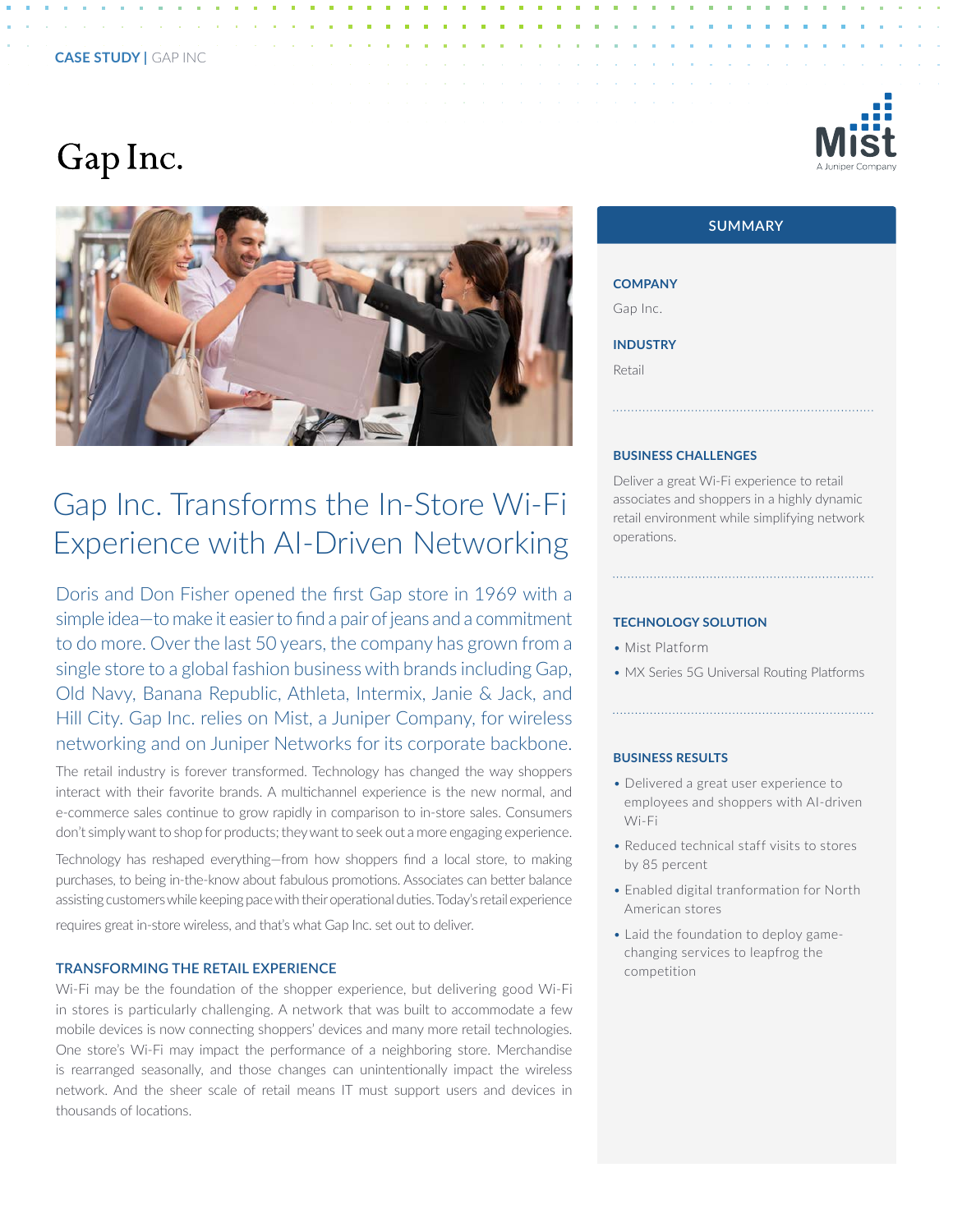

"Wireless in retail is really tough," says Snehal Patel, global network architect for Gap Inc. "The more clients that we deployed in the network, the more problems we had in the network. But we knew that not every problem was related to the wireless."

"Our SD-WAN store networks have been successful in leveraging our self-healing backbone to ensure simplified routing and network services, ultimately resulting in application performance improvement across the spectrum."

— Vishal Goradia, Senior Director of Networking and Technology, Gap Inc.

"Wireless was a key infrastructure pillar that absolutely needed to be high performing and be able to host the next generation of technology in our stores," says Vishal Goradia, senior director of networking and technology at Gap Inc. "The length and breadth of technologies and platforms in our stores have grown by 4x in the past few years and it was evident that our current infrastructure was not going scale."

### "Before Mist, we spent a lot more time troubleshooting. Now, we can slice and dice the data and see very clearly that we're having a problem at a specific store."

— Snehal Patel, Global Network Architect, Gap Inc.

"We needed to redesign the wireless network in our stores," Patel says. "Stores need enough wireless capacity to support innovation, and the network operations team needs better visibility into issues when they arise."

Gap Inc. wasn't satisfied with the status quo.

The IT team wanted a WLAN that would leverage the scale and resiliency of public cloud and be based on modern engineering principles. It also wanted a network platform that offered full access to rich APIs so IT could integrate the network with its in-housedeveloped tool suite. "Full access to APIs would be instrumental to automating our provisioning process, which has helped us complete our wireless transformation in record time," Goradia says.

The IT team wanted to lay the groundwork to deploy game-changing services to leapfrog the competition.

#### **AI-DRIVEN WLAN IS A PERFECT FIT**

Gap Inc. redesigned its in-store networks to enable new levels of retail innovation. The AI-driven Mist Platform provides stores with predictable, reliable, and measurable Wi-Fi. With a modern microservices cloud architecture, Mist, a Juniper Company, delivers greater levels of automation and insight, visibility into Wi-Fi service levels, and scalable location services using Bluetooth LE®.

A proof-of-concept test quickly turned into a deployment of the Mist WLAN in stores across North America.

That's because Mist has given the Gap Inc. IT team unprecedented visibility into a user's Wi-Fi experience and consistently delivers the expected service levels.

Marvis, a virtual network assistant, is at the heart of what makes Mist different. The IT operations team can interact intuitively with Marvis to gain proactive insights to deliver a better user experience and simplify network operations.

"Our operations team can go to Marvis and ask questions, and it will tell them what's wrong with the network," Patel says. Marvis not only alerts the IT team when actions are required, but it provides recommended steps to keep the network running in peak condition.

"One of our focus areas for operations was to leapfrog the competition," says Goradia. From an operations perspective, the goal was to move the support functions down a tier or two.

"Before Mist, we spent a lot more time troubleshooting," says Patel. "Now, we can slice and dice the data and see very clearly that we're having a problem at a specific store.

"Similar to the self-service cloud model, we want to empower our tier-1 support teams to be able to quickly isolate and remediate wireless issues. Not having to escalate tickets to the next tier enables the DevOps team to focus on core engineering tasks."

"Mist shows eight key metrics so we can see whether wireless is good in the stores," Patel continues. "Mist is always measuring the baseline, and if there's a deviation, Mist helps our operation team identify the problem."

"We are excited to partner with an enterprise that shares our vision of one day relying on AI to drive all support calls and functions," says Goradia.